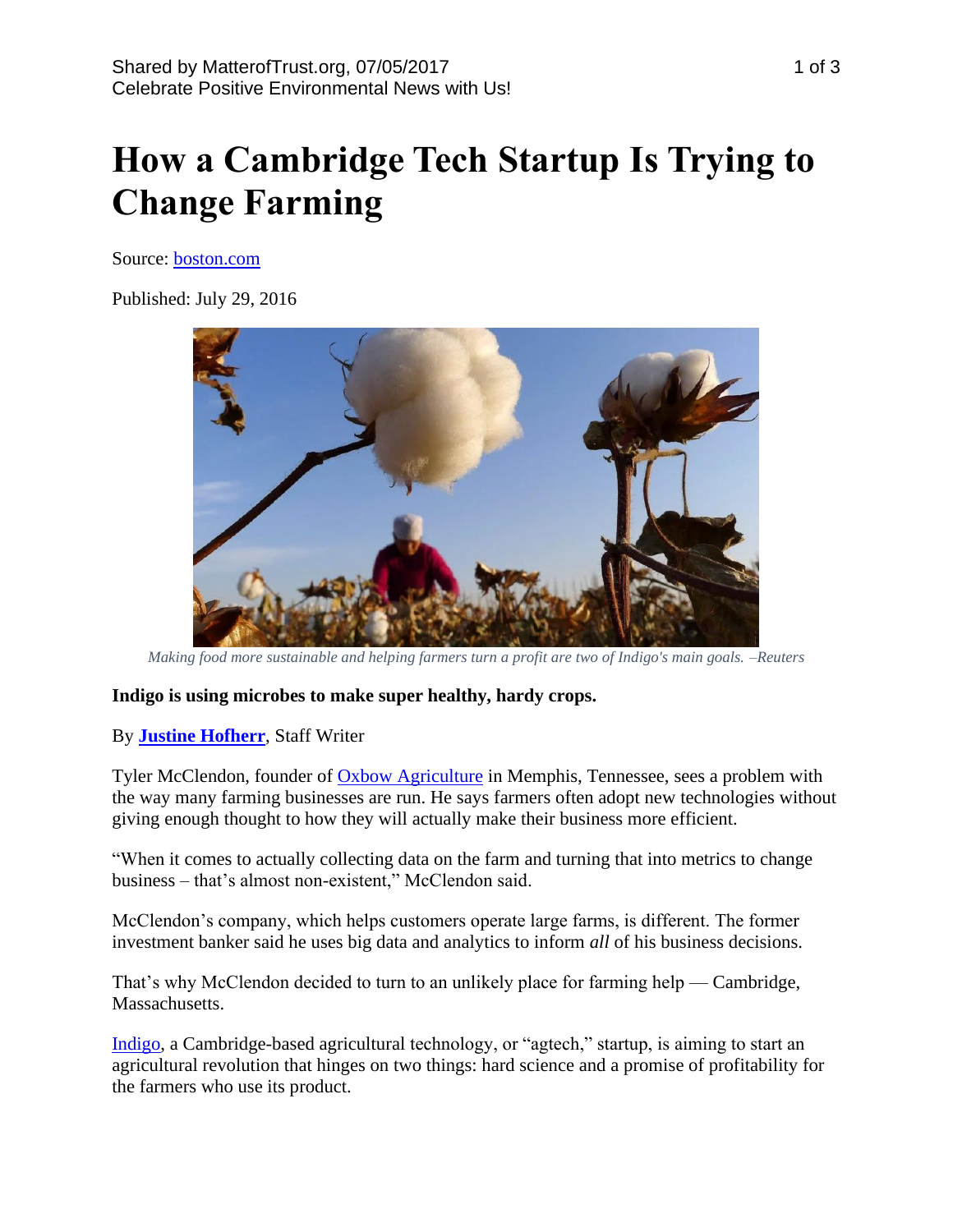## Shared by MatterofTrust.org, 07/05/2017 2 of 3 Celebrate Positive Environmental News with Us!

What Indigo wants to do is make hardier, healthier crops – an interesting prospect for farmers working on lands stripped of nutrients after decades of industrial farming and water scarcity.

In order to do so, Indigo is focused on making better seeds. The company is replenishing seeds with microbes (microscopic organisms that help sustain life) that most common crops like corn, wheat, and cotton have lost over time. To do this, the startup studied hundreds of plant species and utilized machine learning to determine which microbes found in heirloom plants were missing from the modern industrial ones.

Then, Indigo created a microbe seed coating and performed planting tests that showed these special seeds could increase farmers' crop yield by 10 percent over uncoated seeds.

McClendon said he's rarely seen agtech companies use research and development practices as sound as Indigo's.

"Their R&D process is fundamentally better than most biology products," McClendon said. "Many companies simply go out and look at what's in the dirt and take a bunch of microorganisms that may or may not work and salt and pepper them all over the earth. Indigo isolates plants that do well in stress environments and figure out what microbes on them do really well."

For example, the microbes covering Indigo's cottonseeds have been selected to help make plants more resilient by reducing how much water the cotton plant needs. But Indigo also plans on making more microbe coatings that address issues like insect infestations and soil with low nutrient content.

McClendon, who operates over 40,000 acres of land in Arkansas, partnered with Indigo this past spring and planted 1,000 acres of Indigo Cotton. He didn't have much to lose, since Indigo doesn't charge farmers up front. Instead it pays to have the seed coated and only receives payment if the yield increases are realized in the field.

Though he's hesitant to comment on the success of Indigo's product till he harvests the cotton this fall, McClendon said he's noticed a "visual difference" between the treated and untreated cotton plants. "The treated plants look healthier than normal," McClendon added.

McClendon isn't the only person excited by Indigo's profit model and product.

The startup's latest funding round raised \$100 million in financing from investors and is being recognized as the largest private equity financing in the agtech sector ever.

For Indigo CEO David Perry, harnessing microbes found inside plants to work in harmony fighting diseases, increasing nutrient intake, and improving water efficiency just makes sense.

"The thing most interesting to me about Indigo is that we have the potential to provide value to both farmers and consumers. That sounds really simple but remarkably there's no one that really does that today," Perry said. "The tech available to farmers today are things like herbicides, insecticides and fungicides, genetically modified seeds — things most consumers would rather